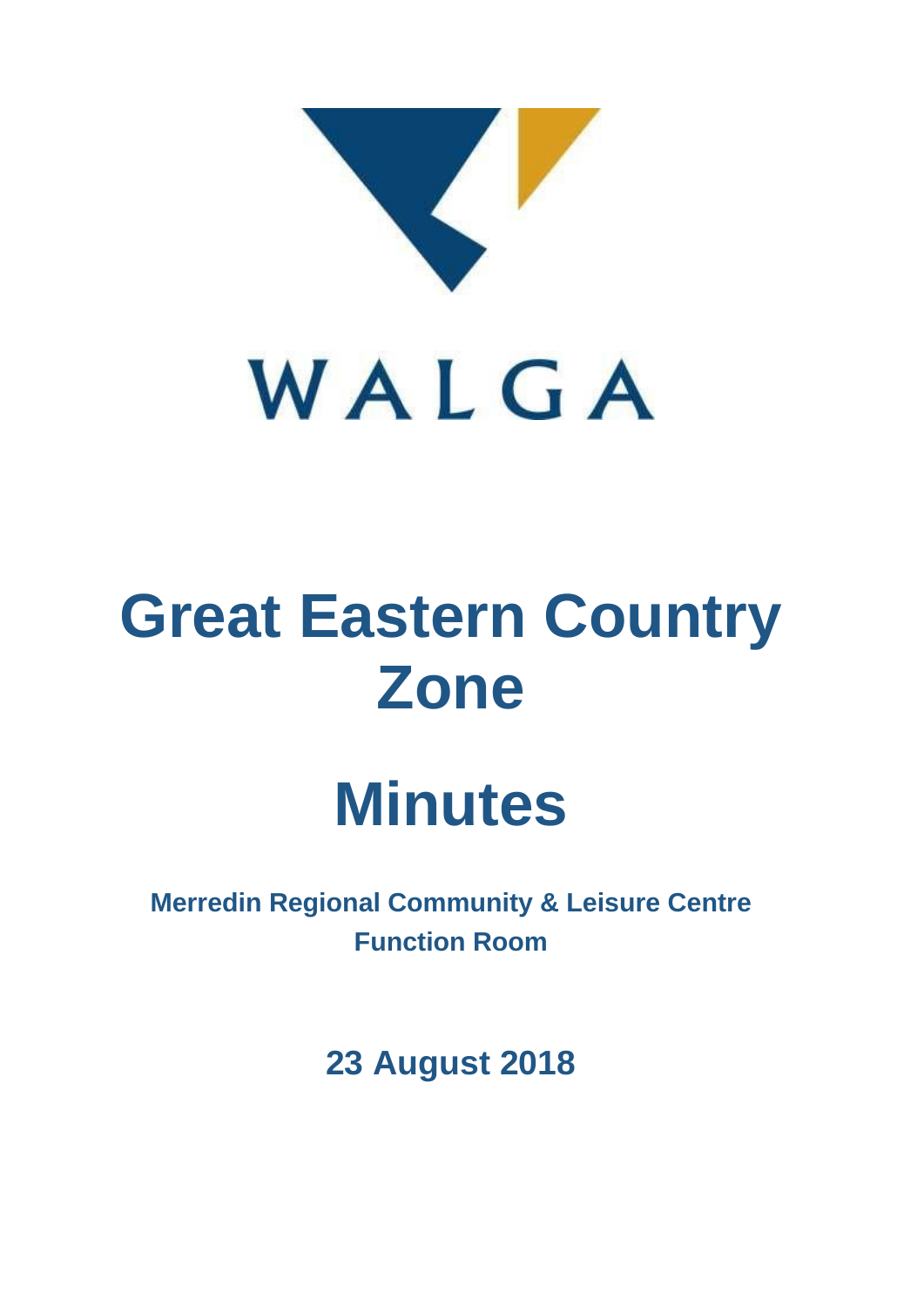# **Table of Contents**

| 1.<br>2.<br>3.<br>4.<br>5. | 5.1 |                                                                                 |  |
|----------------------------|-----|---------------------------------------------------------------------------------|--|
|                            |     | Anne Banks-McAllister, Regional Capacity Building Manager, WALGA5               |  |
|                            |     |                                                                                 |  |
| 6.                         | 6.1 | Confirmation of Minutes from the Great Eastern Country Zone meeting held        |  |
|                            |     | 6.2 Business Arising from the Minutes of the Great Eastern Country Zone Meeting |  |
|                            |     |                                                                                 |  |
|                            | 6.3 | Minutes from the Great Eastern Country Zone Executive Committee Meeting         |  |
| 7.<br>8.                   |     |                                                                                 |  |
|                            | 8.1 |                                                                                 |  |
|                            | 8.2 |                                                                                 |  |
|                            | 8.3 | Wheatbelt District Emergency Management Committee (Wheatbelt DEMC)8             |  |
| 9.                         | 9.1 | WESTERN AUSTRALIAN LOCAL GOVERNMENT ASSOCIATION (WALGA)<br><b>BUSINESS</b>      |  |
|                            | 9.2 |                                                                                 |  |
|                            | 9.3 | Review of WALGA State Council Agenda - Matters for Decision 11                  |  |
|                            | 9.4 | Review of WALGA State Council Agenda - Matters for Noting / Information . 15    |  |
|                            | 9.5 | Review of WALGA State Council Agenda - Organisational Reports  15               |  |
|                            | 9.6 | Review of WALGA State Council Agenda – Policy Forum Reports 15                  |  |
|                            | 9.7 |                                                                                 |  |
| 10.                        |     |                                                                                 |  |
| 11.                        |     |                                                                                 |  |
| 12.<br>13.                 |     |                                                                                 |  |
| 14.<br>15.                 |     |                                                                                 |  |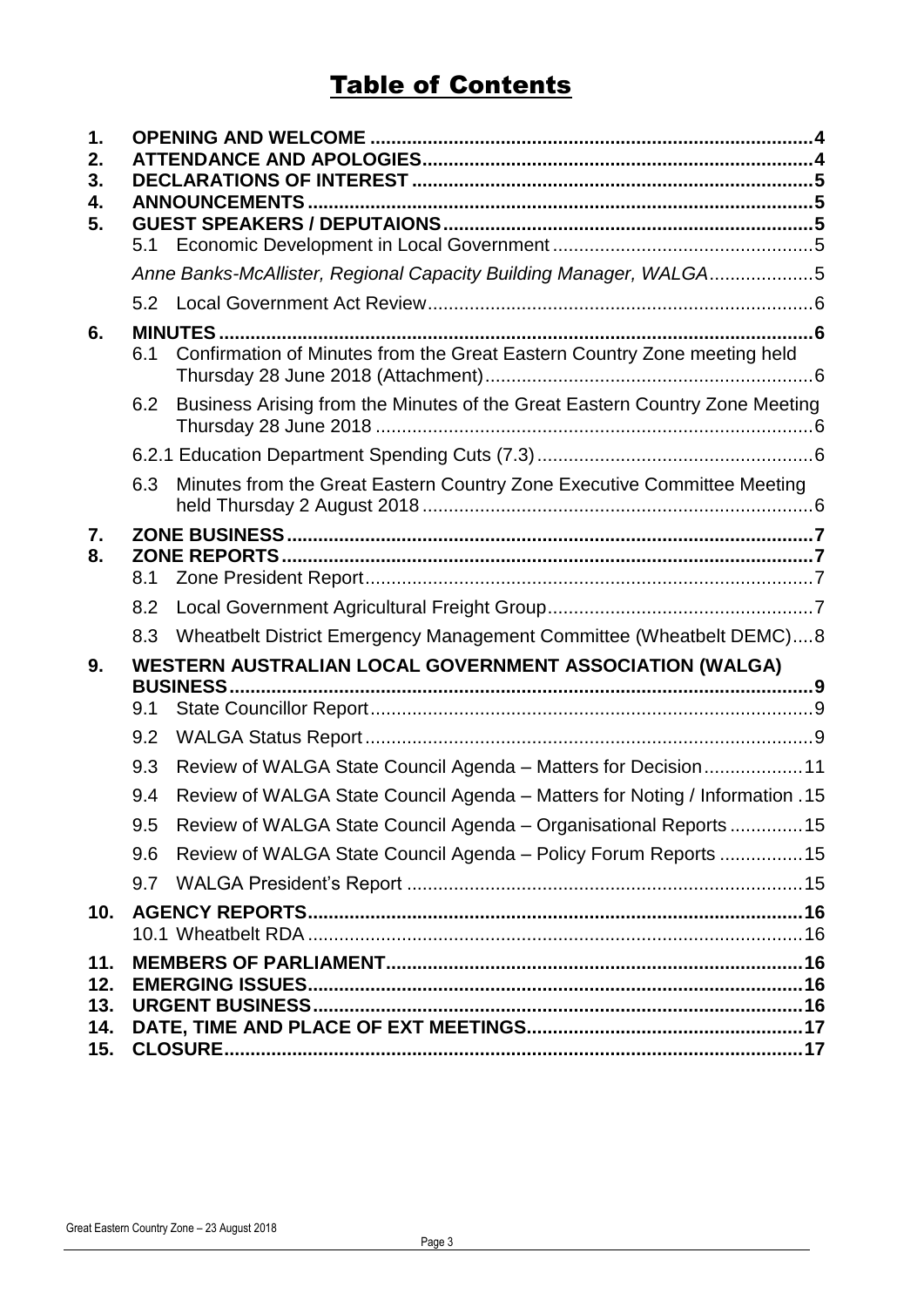# **Great Eastern Country Zone**

**Meeting to be held at the Merredin Regional Community & Leisure Centre Function** 

**Room** 

# **Commenced at 9.30am, Thursday 23 August 2018**

# **Minutes**

# <span id="page-2-0"></span>**1. OPENING AND WELCOME**

The Zone President, Cr Cole, opened the meeting at 9.30am welcoming all in attendance.

# <span id="page-2-1"></span>**2. ATTENDANCE AND APOLOGIES**

# **Attendance**

| Cr Rhonda Cole (Chair)      | President, Shire of Narembeen             |
|-----------------------------|-------------------------------------------|
| Cr Kellie Mortimore         | Deputy President, Shire of Narembeen      |
| Cr Alan Wright              | Councillor, Shire of Narembeen            |
| Cr Stephen Strange          | President, Shire of Bruce Rock            |
| Mr Darren Mollenoyux        | CEO, Shire of Bruce Rock                  |
| Cr Sue Meeking              | President, Shire of Kondinin              |
| Ms Mia Dohnt                | CEO, Shire of Kondinin                    |
| <b>Cr Glenice Batchelor</b> | Councillor, Shire of Tammin               |
| <b>Cr Alison Harris</b>     | Councillor, Shire of Cunderdin            |
| Mr Neville Hale             | Joint CEO, Shires of Cunderdin and Tammin |
| Cr Karin Day                | President, Shire of Westonia              |
| Mr Jamie Criddle            | CEO, Shire of Westonia                    |
| Cr Mal Willis               | Deputy President, Shire of Merredin       |
| Cr Julie Flockart           | Councillor, Shire of Merredin             |
| Mr Greg Powell              | CEO, Shire of Merredin                    |
| Cr Tony Sachse              | President, Shire of Mt Marshall           |
| Mr John Nuttall             | CEO, Shire of Mt Marshall                 |
| Cr Melanie Brown            | President, Shire of Trayning              |
| <b>Cr Geoff Waters</b>      | Deputy President, Shire of Trayning       |
| Mr Paul Sheedy              | Acting CEO, Shire of Trayning             |
| Cr Rod Forsyth              | President, Shire of Kellerberrin          |
| Cr Onida Truran             | President, Shire of Yilgarn               |
| Cr Wayne Dellabosca         | Deputy President, Shire of Yilgarn        |
| <b>Mr Peter Clarke</b>      | A/CEO, Shire of Yilgarn                   |
| Cr Eileen O'Connell         | President, Shire of Nungarin              |
| Cr Jim Taylor               | Councillor, Shire of Nungarin             |
|                             |                                           |
| Cr Gary Shadbolt            | President, Shire of Mukinbudin            |
| Mr Dirk Sellenger           | CEO, Shire of Mukinbudin                  |
|                             |                                           |

Mr Tony Brown – Zone Executive Officer Anne Banks-McAllister – Regional Cooperation Manager

# **Guests**

Dr Ken Parker, Department of Local Government, Sport & Cultural Industries Kath Brown, Electorate Officer, Office of the Member for Central Wheatbelt, Hon Mia Davies Karen Strange, Deputy Chair, Wheatbelt RDA Craig Manton, Regional Manager Wheatbelt, Main Roads Department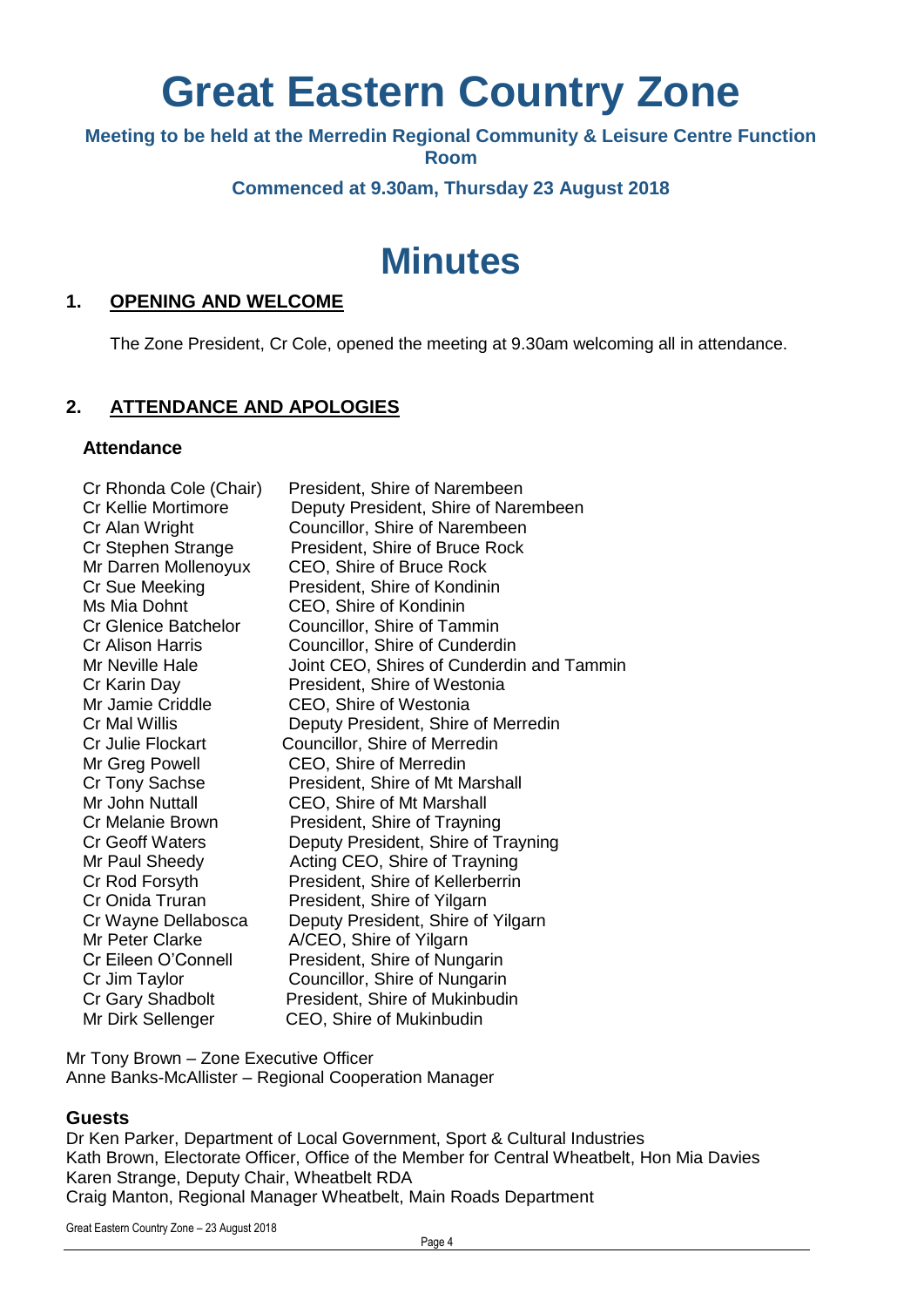# **Apologies**

| Cr Ken Hooper                                                                        | President, Shire of Merredin                |  |  |  |  |
|--------------------------------------------------------------------------------------|---------------------------------------------|--|--|--|--|
| Cr Ramesh Rajagoplan                                                                 | Deputy President Shire of Bruce Rock        |  |  |  |  |
| <b>Cr Nick Gillett</b>                                                               | Deputy President, Shire of MT Marshall      |  |  |  |  |
| Cr Dennis Whisson                                                                    | President, Shire of Cunderdin               |  |  |  |  |
| <b>Cr Ricky Storer</b>                                                               | President, Shire of Koorda                  |  |  |  |  |
| Mr David Burton                                                                      | CEO, Shire of Koorda                        |  |  |  |  |
| Mr Raymond Griffiths                                                                 | CEO, Shire of Kellerberrin                  |  |  |  |  |
| Mr Chris Jackson                                                                     | CEO, Shire of Narembeen                     |  |  |  |  |
| Mr Cliff Simpson                                                                     | Roadwise, WALGA                             |  |  |  |  |
| Hon Mia Davies, MLA,                                                                 | <b>Member for Central Wheatbelt</b>         |  |  |  |  |
| Hon Martin Aldridge MLC                                                              | Member for Agricultural Region              |  |  |  |  |
| Hon Melissa Price MP                                                                 | <b>Member for Durack</b>                    |  |  |  |  |
| Hon Jim Chown MLC                                                                    | Member for Agricultural Region              |  |  |  |  |
| Ms Mandy Walker, Director Regional Development RDA Wheatbelt                         |                                             |  |  |  |  |
| Ms Sharon Broad, Regional Manager Goldfields & Agricultural Region Water Corporation |                                             |  |  |  |  |
| Ms Wendy Newman,                                                                     | <b>CEO Wheatbelt Development Commission</b> |  |  |  |  |

# **Attachments**

The following were provided as attachments to the agenda:

- **1.** Great Eastern Country Zone Minutes 28 June 2018.
- **2.** Great Eastern Country Zone Executive Committee Minutes 2 August 2018.
- **3.** State Council Agenda via link: [https://walga.asn.au/getattachment/About-](https://walga.asn.au/getattachment/About-WALGA/Structure/State-Council/Agendas-and-Minutes/Agenda-State-Council-7-September-2018-with-attachments.pdf.aspx)[WALGA/Structure/State-Council/Agendas-and-Minutes/Agenda-State-Council-7-September-](https://walga.asn.au/getattachment/About-WALGA/Structure/State-Council/Agendas-and-Minutes/Agenda-State-Council-7-September-2018-with-attachments.pdf.aspx)[2018-with-attachments.pdf.aspx](https://walga.asn.au/getattachment/About-WALGA/Structure/State-Council/Agendas-and-Minutes/Agenda-State-Council-7-September-2018-with-attachments.pdf.aspx)
- **4.** President's Report Distributed prior to the meeting

# <span id="page-3-0"></span>**3. DECLARATIONS OF INTEREST**

Nil

<span id="page-3-1"></span>**4. ANNOUNCEMENTS**

Nil

# <span id="page-3-3"></span><span id="page-3-2"></span>**5. GUEST SPEAKERS / DEPUTATIONS**

# **5.1 Economic Development in Local Government**

*Anne Banks-McAllister, Regional Capacity Building Manager, WALGA*

<span id="page-3-4"></span>WALGA has initiated a project to develop a Framework to guide the economic development activities of Local Governments in Western Australia. Supported by an Industry Reference Group, the project will deliver:

- A Local Government Economic Development Framework based on research and practice about the role of Local Government in economic development, including guidance on approaches to support local business and the development of local and regional economies,
- A discussion paper detailing the outcomes of the project's research and areas for further development,
- An Economic Development Policy and Advocacy Strategy, and
- A strategy for on-going sector support and training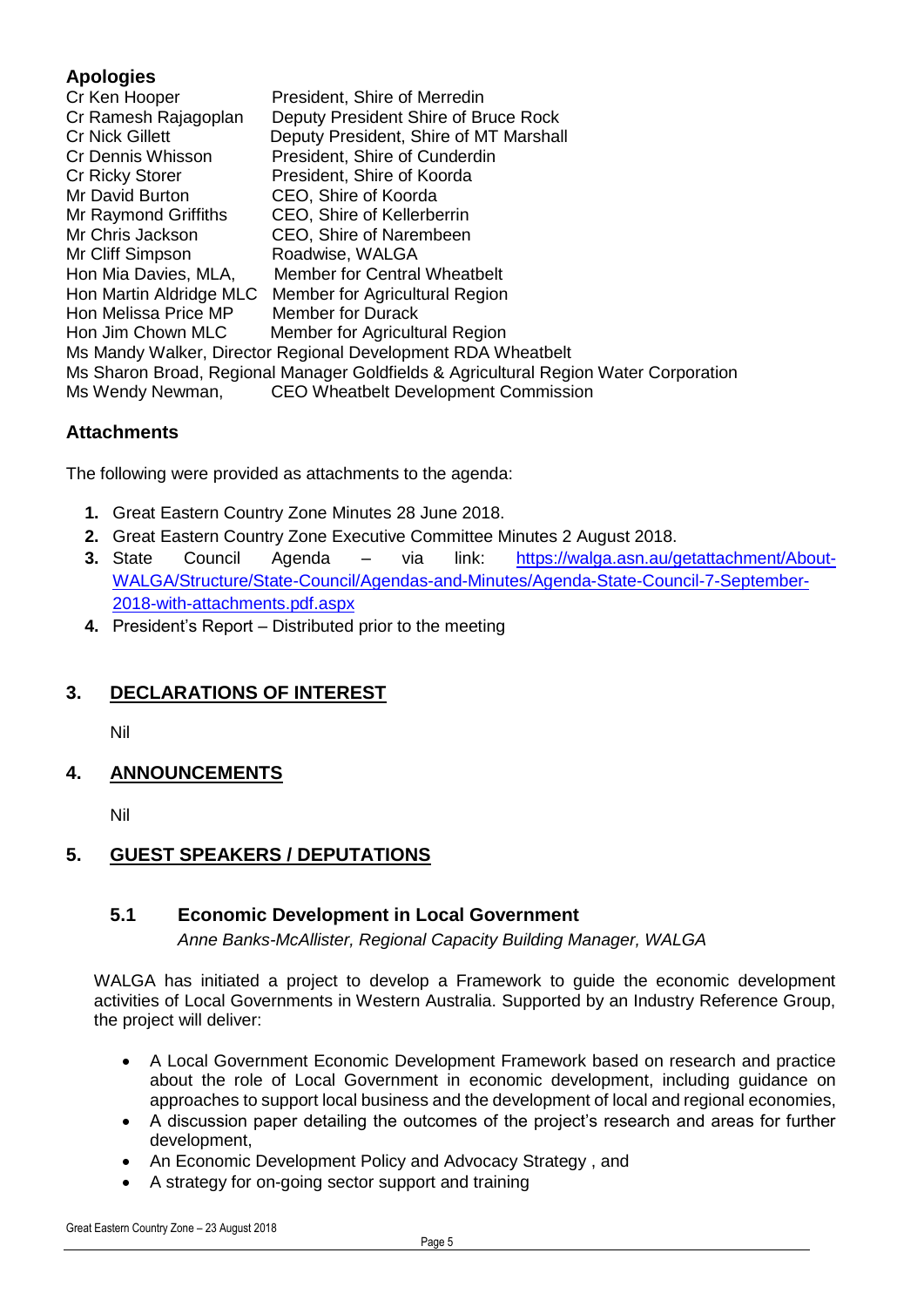An overview of the Project's progress to date was presented, including research findings from across Local Government and the business sector. Included in the presentation was an opportunity for input from the Zone meeting to inform the development of the Framework.

<span id="page-4-0"></span>A copy of the presentation is attached.

# **5.2 Local Government Act Review**

*Department of Local Government and Cultural Industries*

Dr Ken Parker from the Department of Local Government, Sport & Cultural Industries provided a presentation on Phase 1 and 2 of the Local Government Act review.

A copy of the presentation is attached.

# <span id="page-4-1"></span>**6. MINUTES**

# <span id="page-4-2"></span>**6.1 Confirmation of Minutes from the Great Eastern Country Zone meeting held Thursday 28 June 2018 (Attachment)**

The Minutes of the Great Eastern Country Zone meeting held on Thursday 28 June 2018 have previously been circulated to Member Councils.

### **RESOLUTION**

**Moved: Cr O'Connell Seconded: Cr Truran**

**That the minutes of the Great Eastern Country Zone meeting held Thursday 28 June 2018 are confirmed as a true and accurate record of the proceedings subject to adding apologies for the President and CEO of the Shire of Mukinbudin and adding the attendance of Cr Julie Flockart from the Shire of Merredin.**

### **CARRIED**

### <span id="page-4-4"></span><span id="page-4-3"></span>**6.2 Business Arising from the Minutes of the Great Eastern Country Zone Meeting Thursday 28 June 2018**

### **6.2.1 Education Department Spending Cuts (7.3)**

It was resolved to invite the Regional Director of Education to the August meeting of the Zone. The Executive Committee in considering guest speakers have recommended prioritising Economic Development and the Local Government Act Review for August and consider Education for early to mid-2019.

### <span id="page-4-5"></span>**Noted**

**6.3 Minutes from the Great Eastern Country Zone Executive Committee Meeting held Thursday 2 August 2018**

# **RESOLUTION**

**Moved: Cr Sasche Seconded: Cr Truran**

**That the Minutes of the Meeting of the Great Eastern Country Zone Committee Meeting held Thursday 2 August 2018 be endorsed.**

**CARRIED**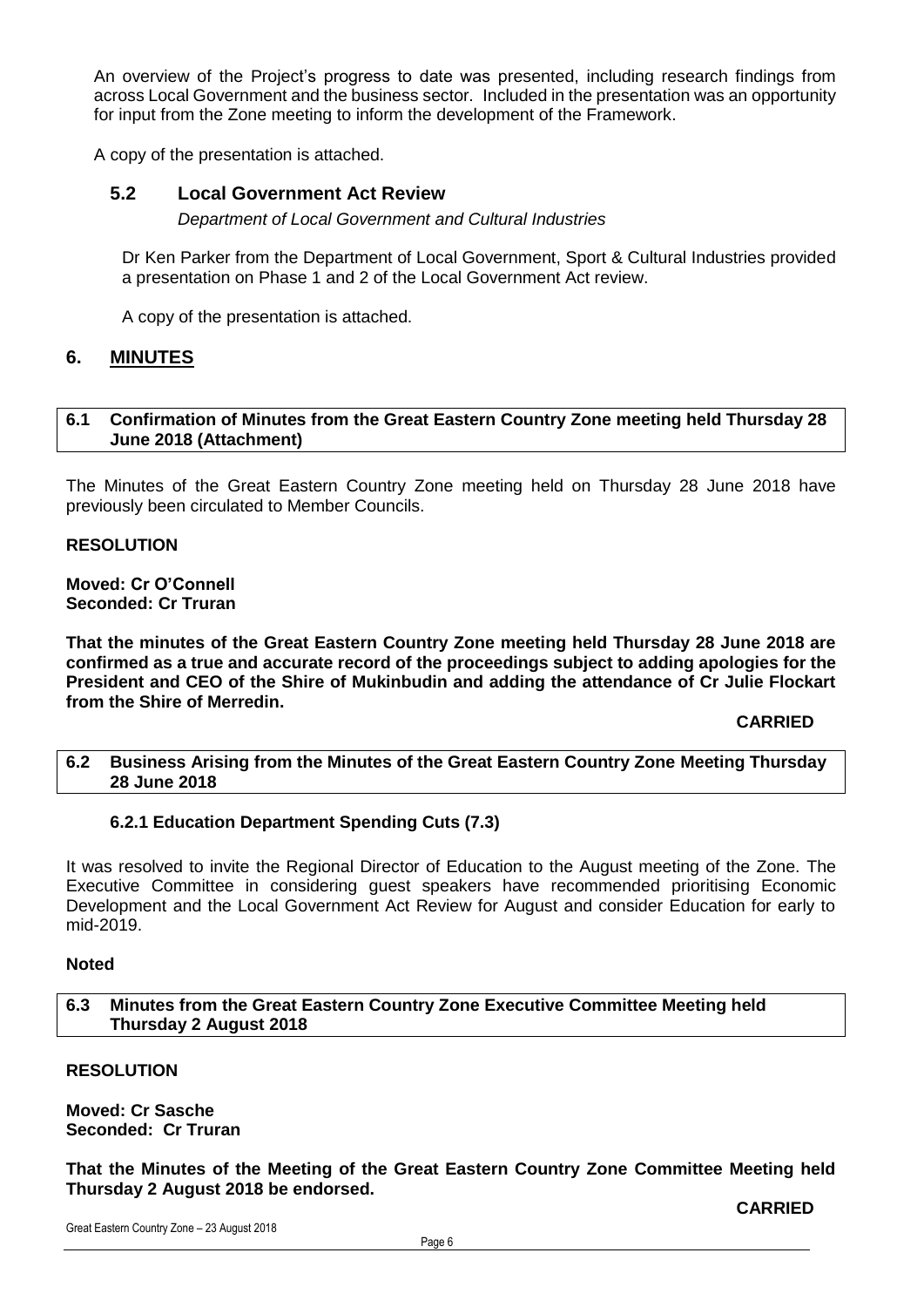# <span id="page-5-0"></span>**7. ZONE BUSINESS**

Nil

# <span id="page-5-1"></span>**8. ZONE REPORTS**

# <span id="page-5-2"></span>**8.1 Zone President Report**

# **Cr Rhonda Cole**

Cr Cole advised that the handover of Executive Officer position has been smooth and acknowledged the efforts of Bruce Wittber and Helen Westcott.

The Executive Committee held a committee meeting in Perth, in conjunction with the Local Government convention. The Executive Committee have prioritized the following issues for 2018/19;

- Local Government Act review
- Economic Development
- **Telecommunications**
- **•** Education

# **RESOLUTION**

# **Moved: Cr O'Connell Seconded: Cr Sasche**

# **That the Zone President Report be received**

 **CARRIED**

# <span id="page-5-3"></span>**8.2 Local Government Agricultural Freight Group**

# **Cr Rod Forsyth**

Attached are the Minutes of the Group's meeting held 13 August 2018.

Cr Forsyth drew attention to -

- Zone's are requested to consider for endorsement, the amendments to the Group's Terms of Reference. The amendments provide for –
	- 1. PGA of WA and WA Farmers to become non-voting participates on the Group.
	- 2. Deleting the President of WALGA as a formal member. When the Group was first formed the WALGA President was actively involved. In recent years the WALGA President involvement has diminished and they no longer attend meetings. The Group felt it was appropriate to remove the reference to the WALGA President. WALGA's is represented by the Executive Manager for Infrastructure at an administration level.
- The changes to the Harvest Mass Management Scheme for the 2018/2019 harvest. Zone's are requested to remind their Local Governments to encourage farmers and transport operators to submit their applications for the HMMS Road List as soon as possible to ensure that Main Roads has time to assess and endorse applications before harvest commences.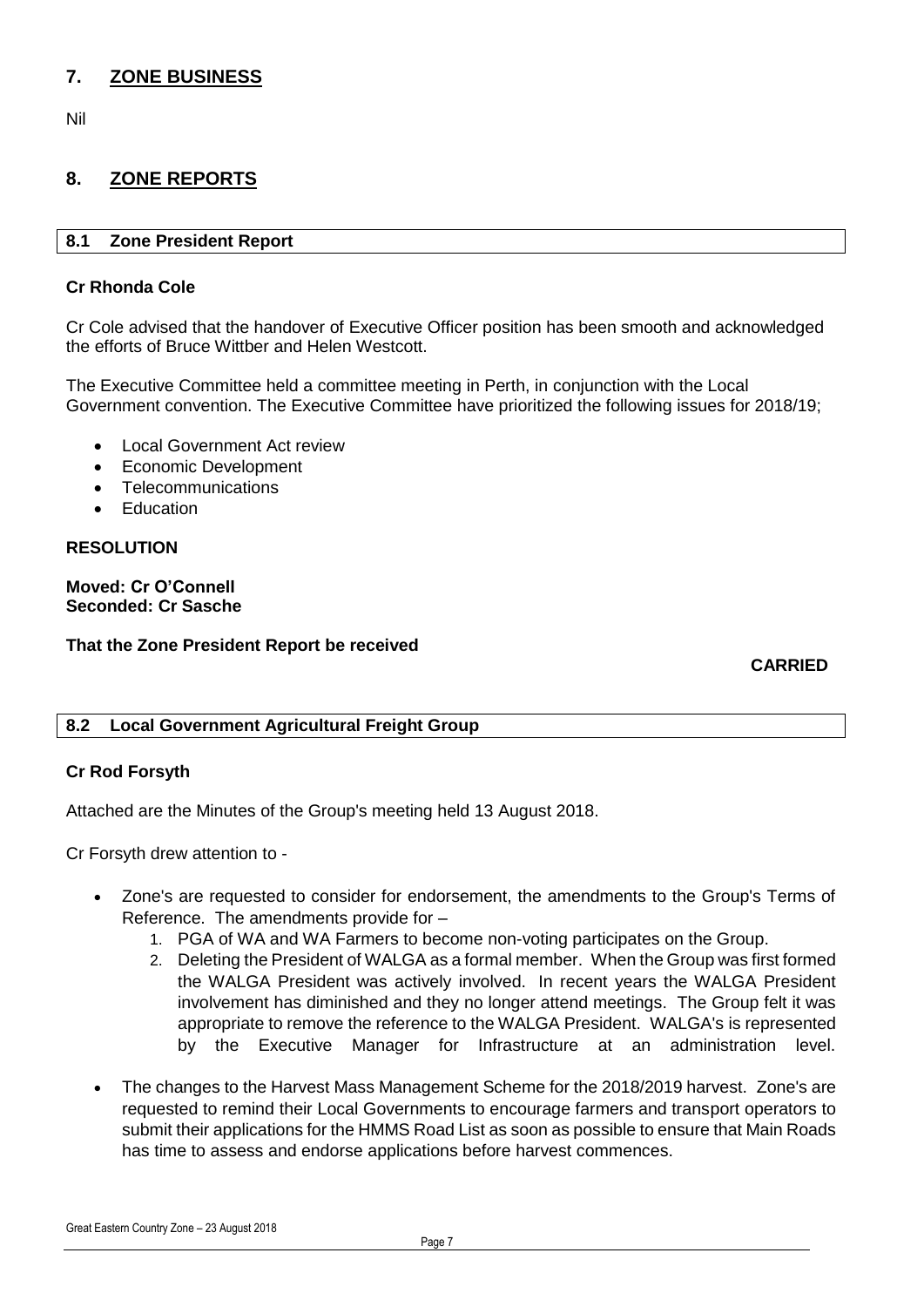# **RESOLUTION**

**Moved: Cr Forsyth Seconded: Cr Strange**

**That the Zone endorse the changes to the Terms of Reference for the Local Government Agricultural Freight Group**

**CARRIED**

**RESOLUTION**

**Moved: Cr Truaran Seconded: Cr Meeking**

#### **That the Report be received**

 **CARRIED**

# <span id="page-6-0"></span>**8.3 Wheatbelt District Emergency Management Committee (Wheatbelt DEMC)**

### **Cr Tony Sache**

There has not been a Wheatbelt DEMC meeting since the last WALGA Great Eastern Country Meeting on 28<sup>th</sup> June 2018. The next Wheatbelt DEMC meeting is scheduled for 18<sup>th</sup> October 2018.

The Wheatbelt District Emergency Management Advisor, Yvette Grigg has advised Wheatbelt DEMC that the Shires of Yilgarn and Westonia, through their LEMC, are having/have held a joint local risk workshop in Southern Cross on 21<sup>st</sup> August. The risks assessed will be Fire, Earthquake and a Human Epidemic.

Yvette has also notified the Wheatbelt DEMC that the Shire of Bruce Rock endorsed their reviewed set of Local Emergency Management Arrangements (LEMA) at their LEMC meeting on 13<sup>th</sup> August, 2018. These will be tabled at the next Council Meeting. They have been checked for compliancy and found to meet the requirements of our State EM Arrangements. There is a period of comment from Wheatbelt DEMC on this until 31<sup>st</sup> August 2018.

Communications: At the WALGA Mayor's and Presidents Policy Forum in Perth on 31st July 2018 under "Emerging Issues", several comments were made relating to a lack of communications and associated failures during power outages. This was along the same lines as what has previously been identified at Wheatbelt DEMC and GECZ. Of note was a preceding address by the head of NBN in WA, Rachel McIntyre. It would seem that if there is power available for NBN Satellite and VOIP services, then this form of communication should not be affected by Communication outages with Telstra back up battery failure. It is also likely that CRISP Wireless VOIP and internet services would not be affected. However this will need to be confirmed. It would of course be necessary to have generator backup for either Telstra Satellite or Crisp Wireless to be of any value with these outages.

### **RESOLUTION**

**Moved: Cr Waters Seconded: Cr Mortimore**

**That the Report be received**

 **CARRIED**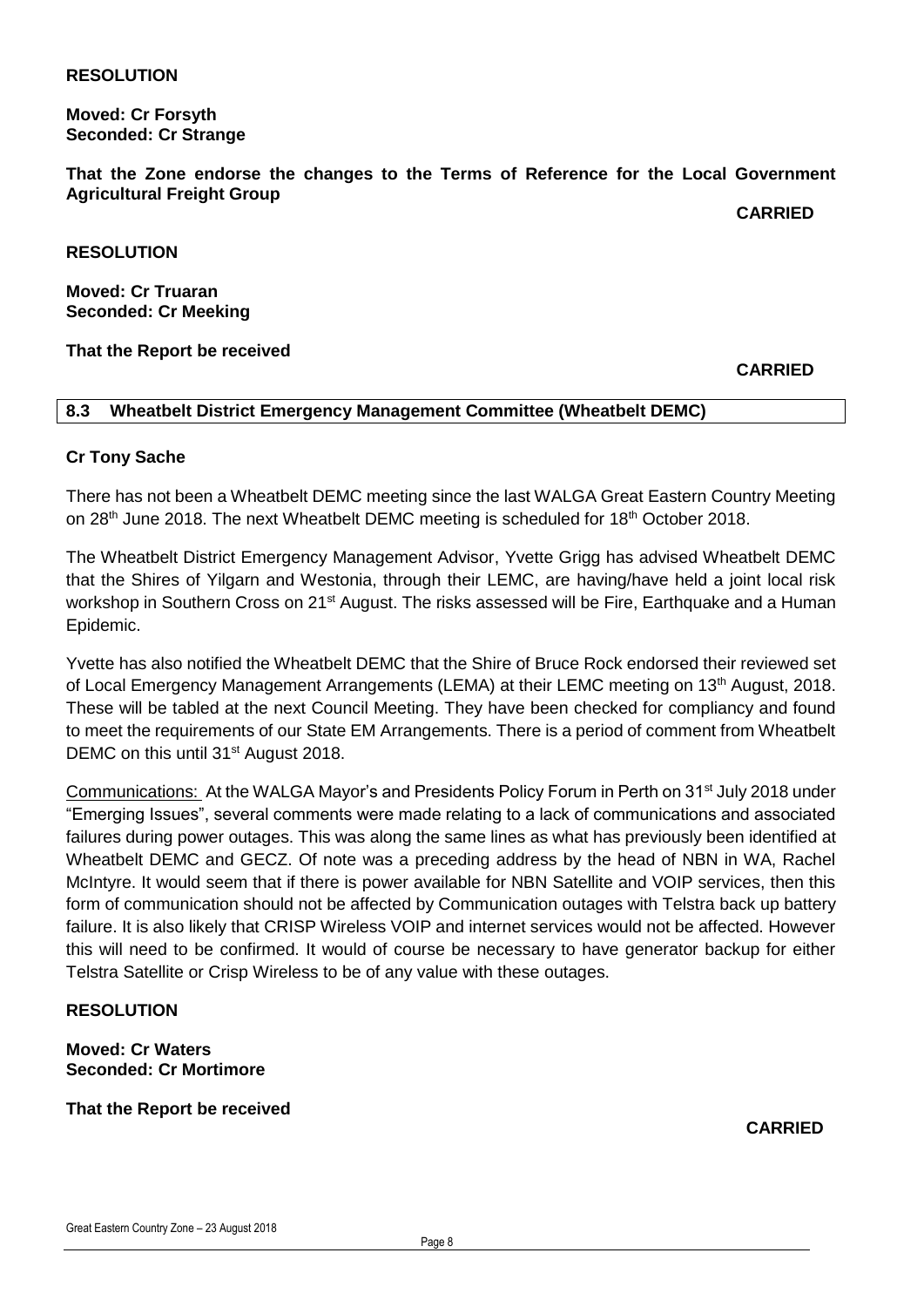# <span id="page-7-0"></span>**9. WESTERN AUSTRALIAN LOCAL GOVERNMENT ASSOCIATION (WALGA) BUSINESS**

# <span id="page-7-1"></span>**9.1 State Councillor Report**

*Cr Stephen Strange*

Road Funding Agreement

State Council endorsed signing of the State Road Funds to Local Government Agreement by Flying Minute in the week prior to the July State Council meeting.

Policy for Restricted Access Vehicles on Roads not on an Approved Network during Harvest

State Council adopted a policy supporting continuation of the Harvest Mass Management Scheme to enable heavy vehicles to travel between the farm and the RAV network during harvest. Further, WALGA is advocating for Main Roads to work with stakeholders to find an alternative solution to the proposed requirement for an agricultural pilot on unassessed roads prior to the 2018 harvest.

- WALGA Executive Committee will be overseeing the recruitment process for a new CEO as Ricky Burges will retire in September 2019. The process will commence just after Christmas 2018.
- 2018 Local Government Convention Positive feedback has been received on this year's convention.
- September Meeting of State Council

The September State Council meeting will be hosted in the Northern Country Zone at Dongara in the Shire of Irwin. The program includes a Zone Forum and dinner on Thursday 6 September, to be followed by the State Council meeting on Friday 7 September.

# **RESOLUTION**

**Moved: Cr Wright Seconded: Cr O'Connell** 

**That the Report be received**

**CARRIED**

# <span id="page-7-2"></span>**9.2 WALGA Status Report**

*Mr Tony Brown, Executive Officer*

# **BACKGROUND**

Presenting the status Report for August 2018 which contains WALGA's responses to the resolutions of previous Zone Meetings.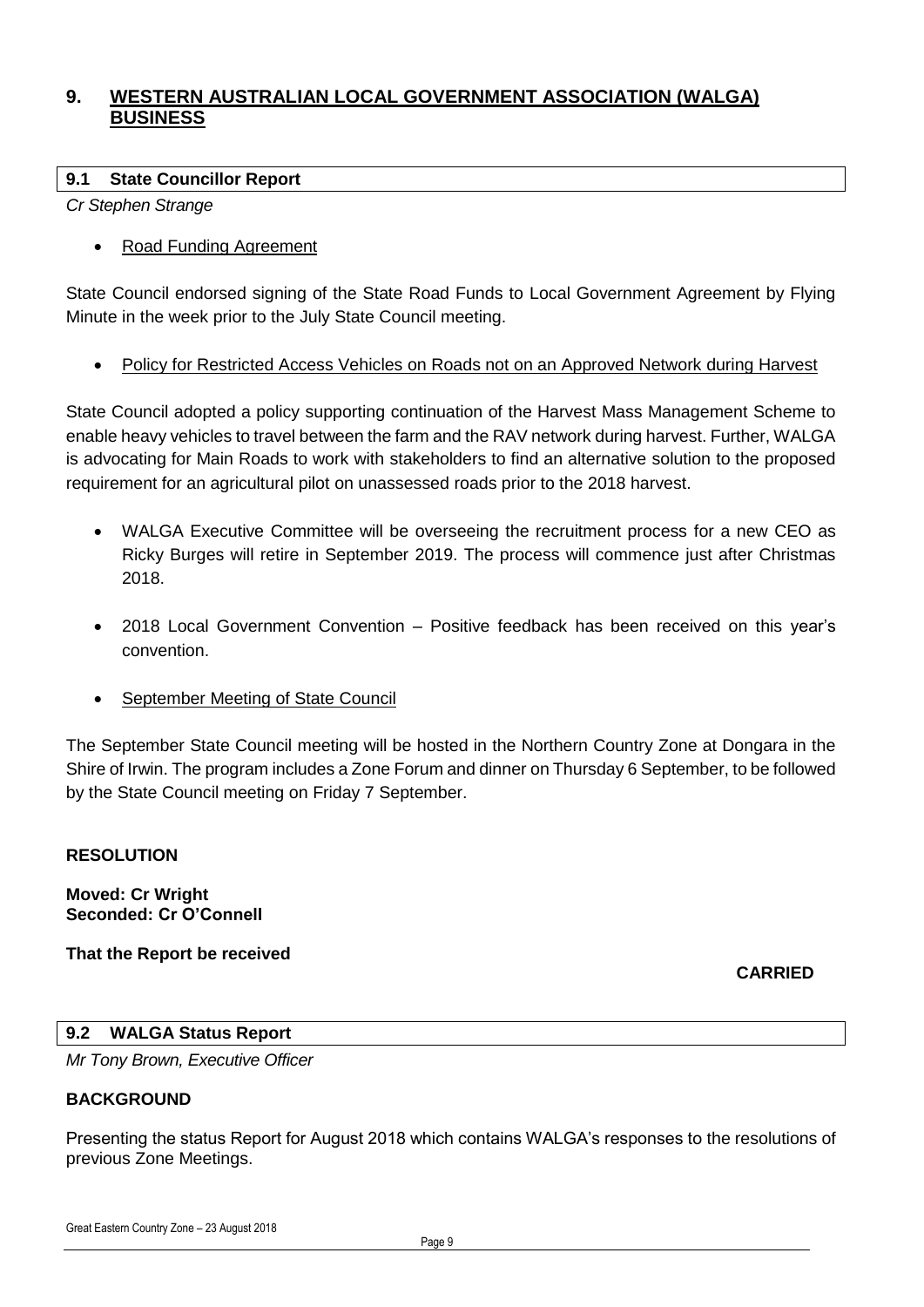| 2018 June 28<br><b>State Council</b><br><b>Agenda Item</b><br>5.4<br>Policy for<br>Restricted<br>Access<br>Vehicles on<br>Roads not on<br>an Approved<br><b>Network</b><br><b>During Harvest</b> | That a new point 3 be<br>added to the<br>recommendation;<br>3. Seek alternatives to<br>the requirement for an<br>agricultural pilot to<br>accompany the RAV<br>combination on roads that<br>are not included in the<br>RAV network.                                                                                                                                                                                                         | On 26 July 2018 WALGA met with<br>Heavy Vehicle Services (HVS) and<br>other key stakeholders. HVS will<br>continue<br>the<br>Harvest<br>Mass<br>Management Scheme (HMMS) into the<br>future. HVS revised the HMMS model<br>for the 2018/2019 harvest. The revised<br>model is:<br>The farmer or transport operator<br>must complete and submit to HVS<br>a HMMS Road List Form to identify<br>roads intended to be travelled on<br>from the paddock to the nearest<br>road approved for RAV access;<br>and identify the RAV category to be<br>used on the proposed roads.<br>HVS will undertake a desk-top<br>$\bullet$<br>assessment of the proposed roads<br>having regard to the RAV category<br>nominated for use on those roads.<br>Based on the assessment, HVS<br>may approve use of the proposed<br>non-RAV rated roads for the<br>2018/2019<br>harvest under<br>the<br>HMMS.<br>Where nominated roads do not<br>meet minimum requirements for<br>the nominated RAV category,<br>those roads will be subject to<br>conditions e.g. 40km/h speed limit;<br>flashing light on the prime mover;<br>etc.<br>The Road List Form will be<br>endorsed by HVS and returned to<br>the applicant. The form must be<br>carried in the heavy vehicle and be<br>provided on demand.<br>A spotter must be used at intersections<br>on non-RAV rated roads to manage<br>negotiating the intersection (particularly<br>in terms of other traffic), sight distances,<br>sweep paths, etc. until the heavy<br>vehicle reaches the road approved for<br>RAV access. | August<br>2018 | lan Duncan<br><b>Executive</b><br><b>Manager</b><br>Infrastructur<br>е<br>iduncan@wa<br>lga.asn.au<br>9213 2031              |
|--------------------------------------------------------------------------------------------------------------------------------------------------------------------------------------------------|---------------------------------------------------------------------------------------------------------------------------------------------------------------------------------------------------------------------------------------------------------------------------------------------------------------------------------------------------------------------------------------------------------------------------------------------|----------------------------------------------------------------------------------------------------------------------------------------------------------------------------------------------------------------------------------------------------------------------------------------------------------------------------------------------------------------------------------------------------------------------------------------------------------------------------------------------------------------------------------------------------------------------------------------------------------------------------------------------------------------------------------------------------------------------------------------------------------------------------------------------------------------------------------------------------------------------------------------------------------------------------------------------------------------------------------------------------------------------------------------------------------------------------------------------------------------------------------------------------------------------------------------------------------------------------------------------------------------------------------------------------------------------------------------------------------------------------------------------------------------------------------------------------------------------------------------------------------------------------------------------------------|----------------|------------------------------------------------------------------------------------------------------------------------------|
| 2017<br>November 30<br>Zone Agenda<br>Item 9.2<br><b>WALGA</b><br><b>Status Report</b>                                                                                                           | That the Great Eastern<br>Country Zone notes the:<br>1. State<br>Councillor<br>Report; and<br>2. WALGA Status Report<br>and<br>requests<br>that<br>WALGA express<br>its<br>disappointment to the<br>Office of Emergency<br>Management that there<br>has been no progress<br>this<br>important<br>on<br>emergency<br>management issue and<br>in the event that the<br>matter<br>cannot<br>be<br>progressed WALGA be<br>requested to take the | WALGA has reopened discussions<br>with the Office of Emergency<br>Management on this matter and will<br>advise the zone of feedback directly.<br>The Emergency Management Policy<br>Unit are coordinating further briefings<br>and are collecting information from the<br>relevant zones to ensure the sectors<br>concerns can be raised with the<br>relevant parties. Great Southern and<br>Great Eastern Country are both<br>experiencing issues in this area.                                                                                                                                                                                                                                                                                                                                                                                                                                                                                                                                                                                                                                                                                                                                                                                                                                                                                                                                                                                                                                                                                         | August<br>2018 | Joanne<br><b>Burges</b><br><b>Executive</b><br>Manager,<br>People &<br><b>Place</b><br>jburges@wal<br>ga.asn.au<br>9213 2018 |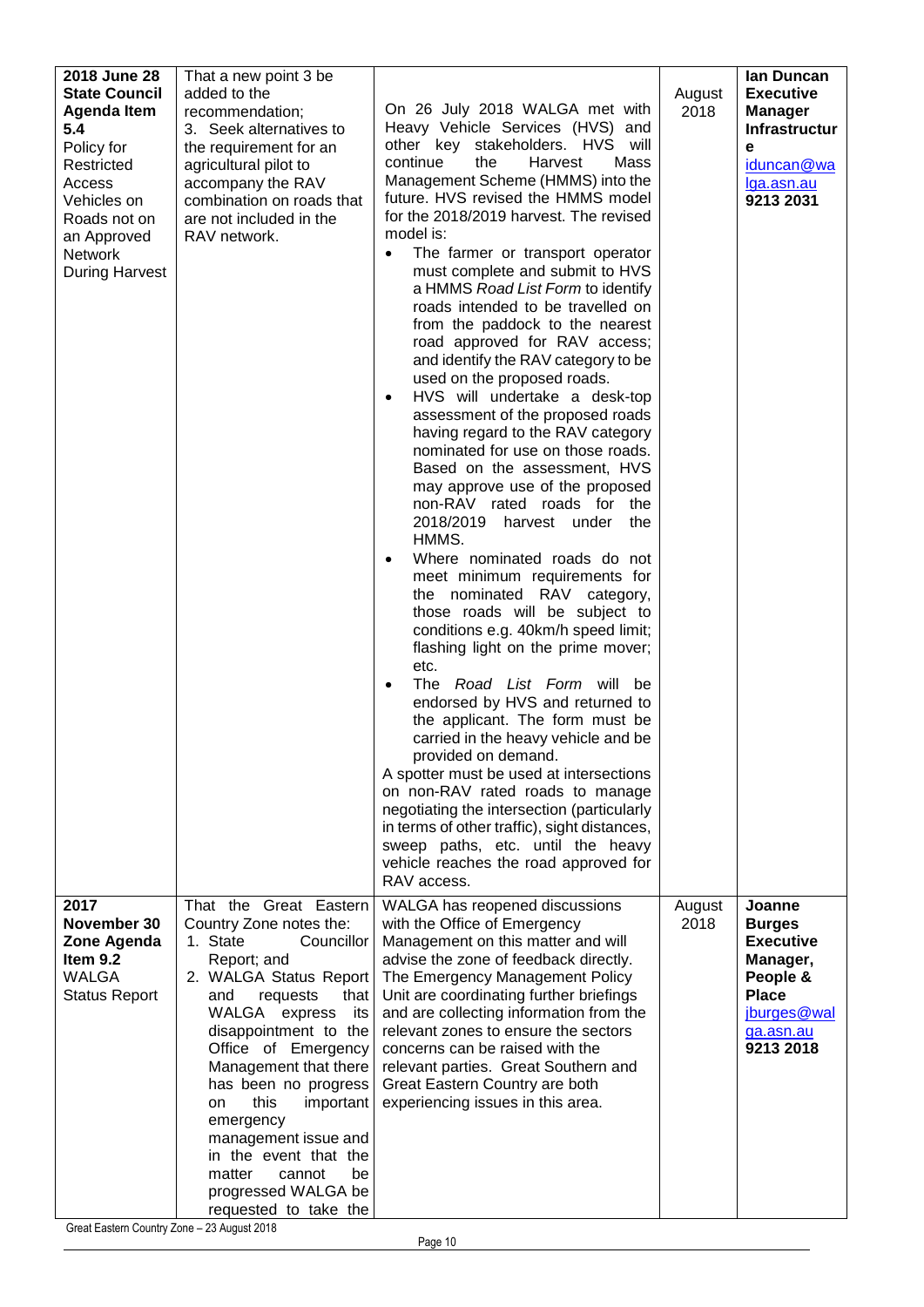|                                                                                                                                                                             | the<br>with<br><i>issue</i><br><b>up</b><br>Minister for Emergency<br>Management.                                                                                                                                                                                                                                                         |                                                                                                                                                                                                                                                                                                                                                                                                                                                                                                                                                                                                                        |                |                                                                                                                                      |
|-----------------------------------------------------------------------------------------------------------------------------------------------------------------------------|-------------------------------------------------------------------------------------------------------------------------------------------------------------------------------------------------------------------------------------------------------------------------------------------------------------------------------------------|------------------------------------------------------------------------------------------------------------------------------------------------------------------------------------------------------------------------------------------------------------------------------------------------------------------------------------------------------------------------------------------------------------------------------------------------------------------------------------------------------------------------------------------------------------------------------------------------------------------------|----------------|--------------------------------------------------------------------------------------------------------------------------------------|
| 2018 April 26<br>Zone Agenda<br>Item $7.6$<br>Power/Teleco<br>mmunication<br>Outages<br>Across the<br>Great Eastern<br>Country Zone<br>During the<br>2018 Easter<br>Weekend | That the Great Eastern<br>Country Zone in<br>conjunction with WALGA<br>and the State Emergency<br><b>Management Committee</b><br>seek meetings with<br>relevant Commonwealth<br>agencies to develop<br>resolutions to the ongoing<br>Telecommunication<br>failures being experienced<br>in parts of the central and<br>eastern Wheatbelt. | WALGA will meet with the Great<br>Eastern Country Zone to investigate<br>the options available to assist with this<br>matter. Further information from CEOs<br>in the zone would be beneficial as the<br>Association notes that two have<br>responded since the Executive<br>emailed on 18 April 2018.<br>The Emergency Management Policy<br>Unit are coordinating further briefings<br>and collecting information from the<br>relevant zones to ensure the sectors<br>concerns can be raised with the<br>relevant parties. Great Southern and<br>Great Eastern Country Zones are<br>experiencing issues in this area. | August<br>2018 | Joanne<br><b>Burges</b><br><b>Executive</b><br><b>Manager</b><br>People and<br><b>Place</b><br>jburges@wal<br>ga.asn.au<br>9213 2080 |

# **ZONE COMMENT**

This is an opportunity for Member Councils to consider the response from WALGA in respect to the matters that were submitted at the previous Zone Meeting.

# **RESOLUTION**

**Moved: Cr Day Seconded: Cr Truran**

**That the Great Eastern Country Zone notes the WALGA Status Report.**

**CARRIED**

<span id="page-9-0"></span>**9.3 Review of WALGA State Council Agenda – Matters for Decision**

*Mr Tony Brown, Executive Officer*

# **BACKGROUND**

WALGA State Council meets five times each year and as part of the consultation process with Member Councils circulates the State Council Agenda for input through the Zone structure.

The full State Council Agenda can be found via link: **[https://walga.asn.au/getattachment/About-](https://walga.asn.au/getattachment/About-WALGA/Structure/State-Council/Agendas-and-Minutes/Agenda-State-Council-7-September-2018-with-attachments.pdf.aspx)[WALGA/Structure/State-Council/Agendas-and-Minutes/Agenda-State-Council-7-September-](https://walga.asn.au/getattachment/About-WALGA/Structure/State-Council/Agendas-and-Minutes/Agenda-State-Council-7-September-2018-with-attachments.pdf.aspx)[2018-with-attachments.pdf.aspx](https://walga.asn.au/getattachment/About-WALGA/Structure/State-Council/Agendas-and-Minutes/Agenda-State-Council-7-September-2018-with-attachments.pdf.aspx)**

The Zone is able to provide comment or submit an alternative recommendation that is then presented to the State Council for consideration.

# **5.1 Local Government Act Review**

# **WALGA Recommendation**

That WALGA:

- 1. Support the policy positions announced by the Minister for Local Government relating to phase 1 of the Local Government Act review process in relation to:
	- a. Acceptance and declaration of gifts;
	- b. Universal training;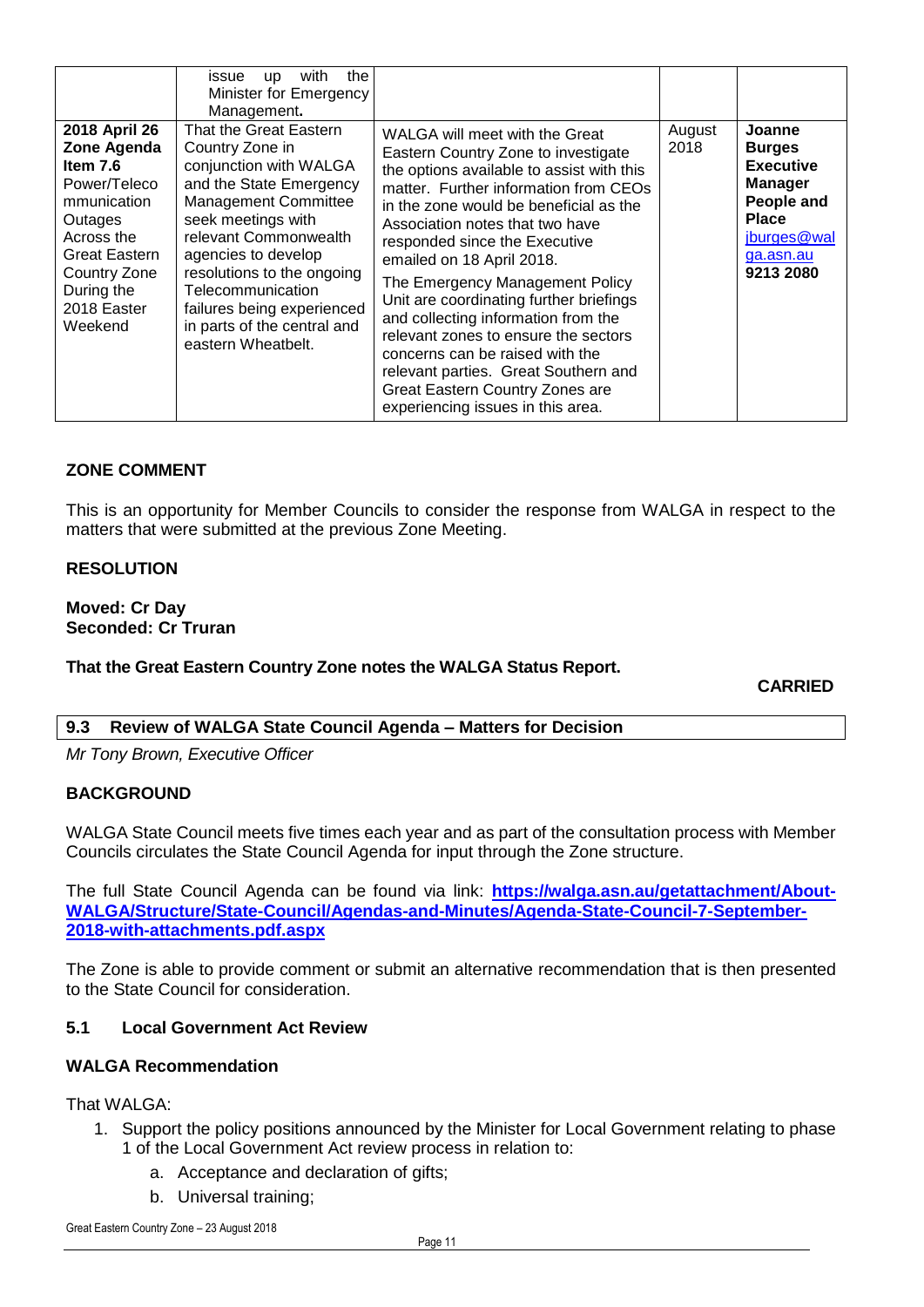- c. Standards of behaviour;
- d. CEO Recruitment and Performance;
- e. Public notices and access to information; and,
- f. Administrative efficiencies.
- 2. Seek a formal commitment from the Minister for Local Government that WALGA and Local Government Professionals WA now actively participate in the legislative drafting process to develop the Local Government Amendment Bill relating to Phase 1 of the Review;
- 3. Note the process for phase 2 of the Act review process and encourage Local Governments and Zones to provide input; and,
- 4. Acknowledge the timely progress of the Local Government Act Review and the Minister for Local Government's ongoing prioritisation of the Review within his portfolio of responsibilities.

# **ZONE COMMENT:**

The Association has been successful in obtaining the majority of requests the sector put forward in the proposed amendments to Phase 1 of the Act review process.

In particular, the Minister has accepted the sectors position on amending he gift provisions.

It is noted that the Minister is proposing Universal Training which is a requirement for new Elected Members to undertake five foundational competencies covering the following:

- Understanding Local Government;
- Serving on Council;
- Understanding Financial Reports and Budgets;
- Conflicts of Interest; and
- Meeting procedures and Debating.

These subjects will be available in person or electronically. There will also be a requirement for an online induction for candidates prior to election so they better understand the role of a Council member and laws covering election campaigning.

In respect to Phase 2 of the Act review all Local Governments and Zones are encouraged to provide input through the consultation process.

Zone supports the WALGA Recommendation.

# **5.2 Stop Puppy Farming – Local Government Consultation**

# **WALGA Recommendation**

That WALGA:

- 1. Welcomes a cost modelling review of the financial impact on Local Governments of any new legislation to Stop Puppy Farming;
- 2. Acknowledges the benefit of mandatory de-sexing of dogs not used for approved breeding purposes;
- 3. Supports a centralised dog registration system that is developed, operated and maintained by State Government;
- 4. Supports the introduction of compulsory registration of dog breeders;
- 5. Supports appropriate legislative exemptions for livestock working dogs in recognition of their special breeding requirements; and
- 6. Supports the transition of pet shops to adoption centres.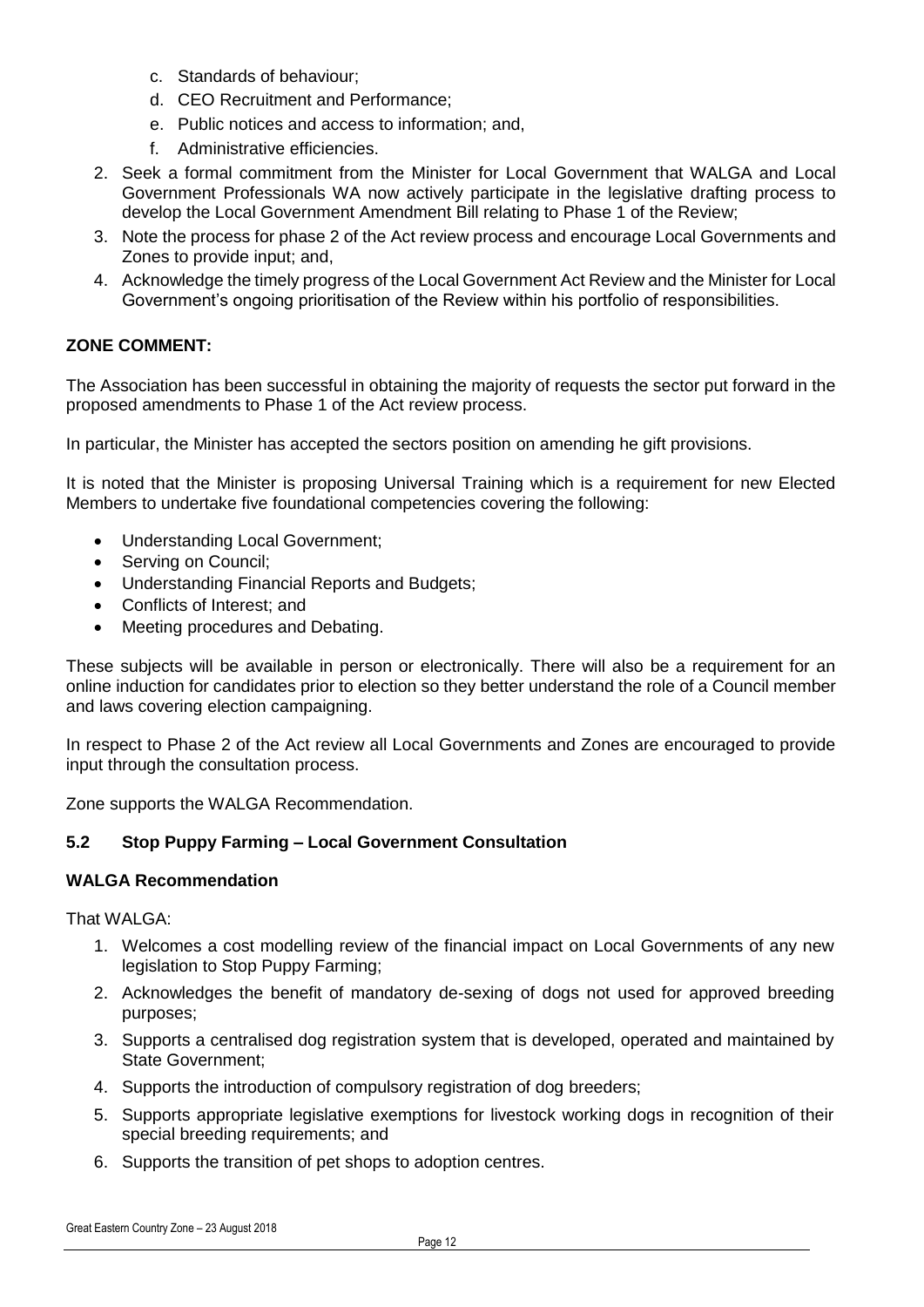# **ZONE COMMENT:**

It is important for the Zone to note that WALGA is advocating for legislative exemptions for livestock working dogs in recognition of their special breeding requirements.

Support

# **5.3 Interim Submission on Green Paper – Modernising WA's Planning System: Concepts for a Strategically Led System**

# **WALGA Recommendation**

That the interim submission to the Independent Planning Reform Team's Green Paper - *Modernising WA's Planning System: Concepts for a strategically-led system*, be endorsed.

# **ZONE COMMENT:**

Zone supports the WALGA Recommendation.

# **5.4 Regional Health Services in Western Australia – Survey of Local Governments**

# **WALGA Recommendation**

That the recommendations of the WALGA *Regional Health Services in Western Australian Survey of Local Governments* be endorsed.

# **ZONE COMMENT:**

Zone supports the WALGA Recommendation.

# **5.5 WA Foodborne Illness Reduction Strategy**

# **WALGA Recommendation**

That the WA Food-borne Illness Reduction Strategy be endorsed.

# **ZONE COMMENT:**

Zone supports the WALGA Recommendation.

# **5.6 Developing a National Plan on Elder Abuse – Interim Submission**

### **WALGA Recommendation**

That the recommendations of the WALGA *Developing a National Plan on Elder Abuse – Interim Submission* be endorsed.

# **ZONE COMMENT:**

Zone supports the WALGA Recommendation.

# **5.7 Vehicle Emissions**

# **WALGA Recommendation**

That WAI GA:

1. Supports the consideration, where possible, of vehicle emissions during planning, designing and construction of large scale infrastructure projects.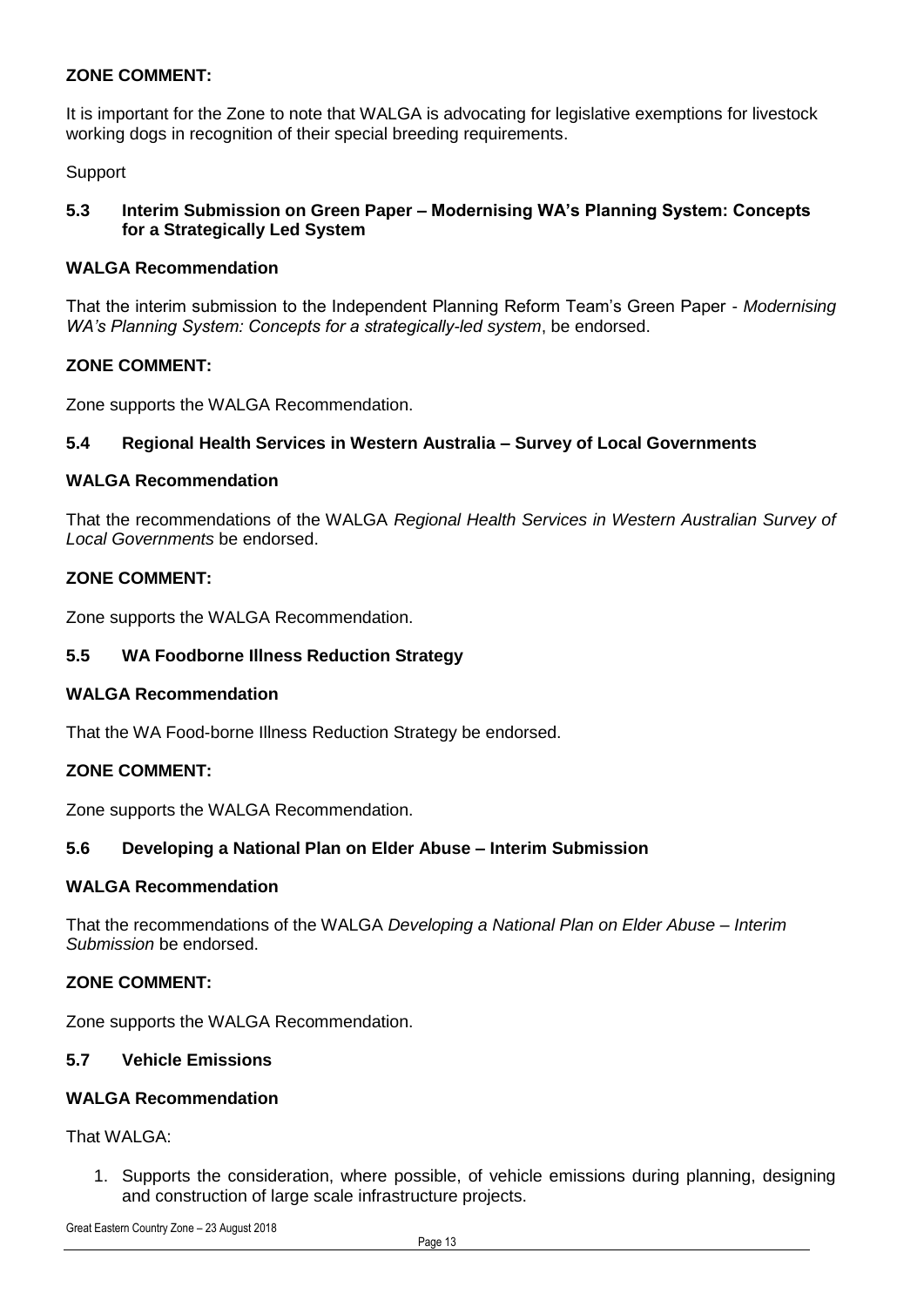- 2. Supports the consideration of vehicle emissions during the process of purchasing new fleet, in addition to fleet policies.
- 3. Supports the consideration of policies that facilitate the adoption of electric vehicles and electric vehicle charging infrastructure.
- 4. Advocates to the proposed Infrastructure Western Australia body, when it is established by the State Government, to consider vehicle emissions as part of the assessment process and costbenefit analysis for projects.
- 5. Advocates to Infrastructure Australia to consider vehicle emissions such as particulate matter, other than greenhouse gas emissions, during the assessment of projects.
- 6. Advocates to State Government for the broader implementation of the Department of Water and Environmental Regulation 'CleanRun' roadside emissions monitoring program, as a behaviour change initiative which has the potential to reduce fuel consumption.

# **ZONE COMMENT:**

Zone supports the WALGA Recommendation.

# **5.8 Interim Submission to the Independent Review of the Strategic Assessment of the Perth and Peel Regions**

# **WALGA Recommendation**

That the interim submission to the Independent Review of the Strategic Assessment of the Perth and Peel Regions be endorsed.

# **ZONE COMMENT:**

Zone supports the WALGA Recommendation.

### **5.9 Interim Submission on Proposed new Biodiversity Conservation Regulations and Ministerial Guidelines**

### **WALGA Recommendation**

That WALGA's interim submission to the Department of Biodiversity, Conservation and Attractions supporting the new Biodiversity Conservation Regulations and Ministerial Guidelines be endorsed.

# **ZONE COMMENT:**

Zone supports the WALGA Recommendation.

# **5.10 2018 WALGA Annual General Meeting**

### **WALGA Recommendation**

That:

- 1. The Motions passed by the 2018 Annual General Meeting be noted; and,
- 2. Items 4.2, 4.3 and 4.4 be forwarded to the relevant State Council Policy Teams for action.

# **ZONE COMMENT:**

Zone supports the WALGA Recommendation.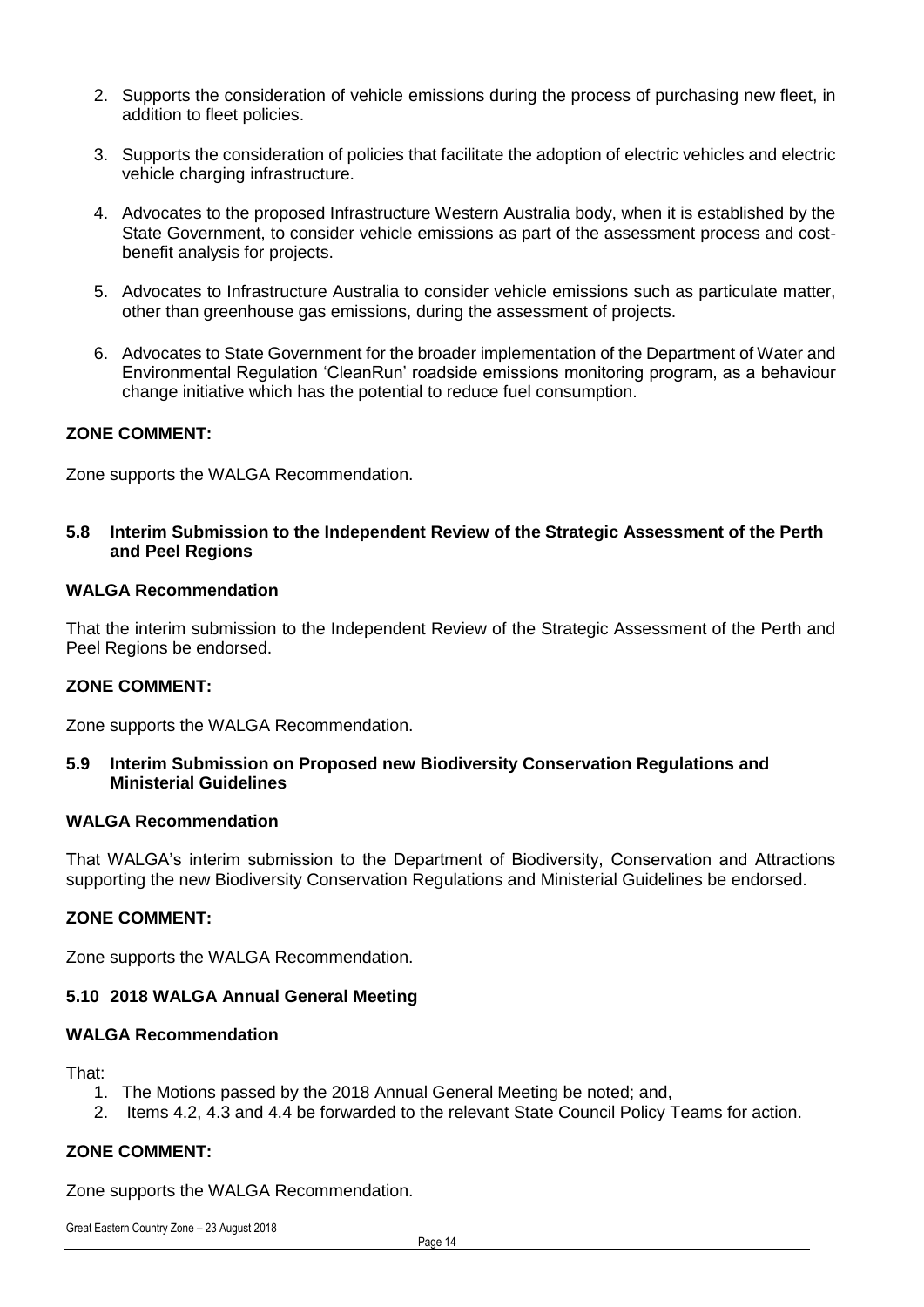**Moved: Cr Brown Seconded: Cr Flockart**

**That the Great Eastern Country Zone endorses all recommendations contained in the WALGA State Council Agenda.**

**CARRIED**

# <span id="page-13-0"></span>**9.4 Review of WALGA State Council Agenda – Matters for Noting / Information**

*Mr Tony Brown, Executive Officer*

- **6.1 State and Local Government Partnership Agreement Update**
- **6.2 Strata Titles Amendment Bill 2018 and the Community Titles Bill 2018**
- **6.3 Bicycle Share Schemes**
- **6.4 Report Municipal Waste Advisory Council (MWAC)**

# <span id="page-13-1"></span>**9.5 Review of WALGA State Council Agenda – Organisational Reports**

- **7.1 Key Activity Reports**
	- **7.1.1 Report on Key Activities, Environment and Waste Unit**
	- **7.1.2 Report on Key Activities, Governance and Organisational Services**
	- **7.1.3 Report on Key Activities, Infrastructure**
	- **7.1.4 Report on Key Activities, People and Place**

# <span id="page-13-2"></span>**9.6 Review of WALGA State Council Agenda – Policy Forum Reports**

#### **7.2 Policy Forum Reports**

- **7.2.1 Mayors/Presidents Policy Forum**
- **7.2.2 Mining Community Policy Forum**
- **7.2.3 Container Deposit Legislation Policy Forum**
- **7.2.4 Freight Policy Forum**

# <span id="page-13-3"></span>**9.7 WALGA President's Report**

The WALGA Presidents Report will be provided prior to the meeting.

#### **RESOLUTION**

# **Moved: Cr Shadbolt Seconded: Cr Waters**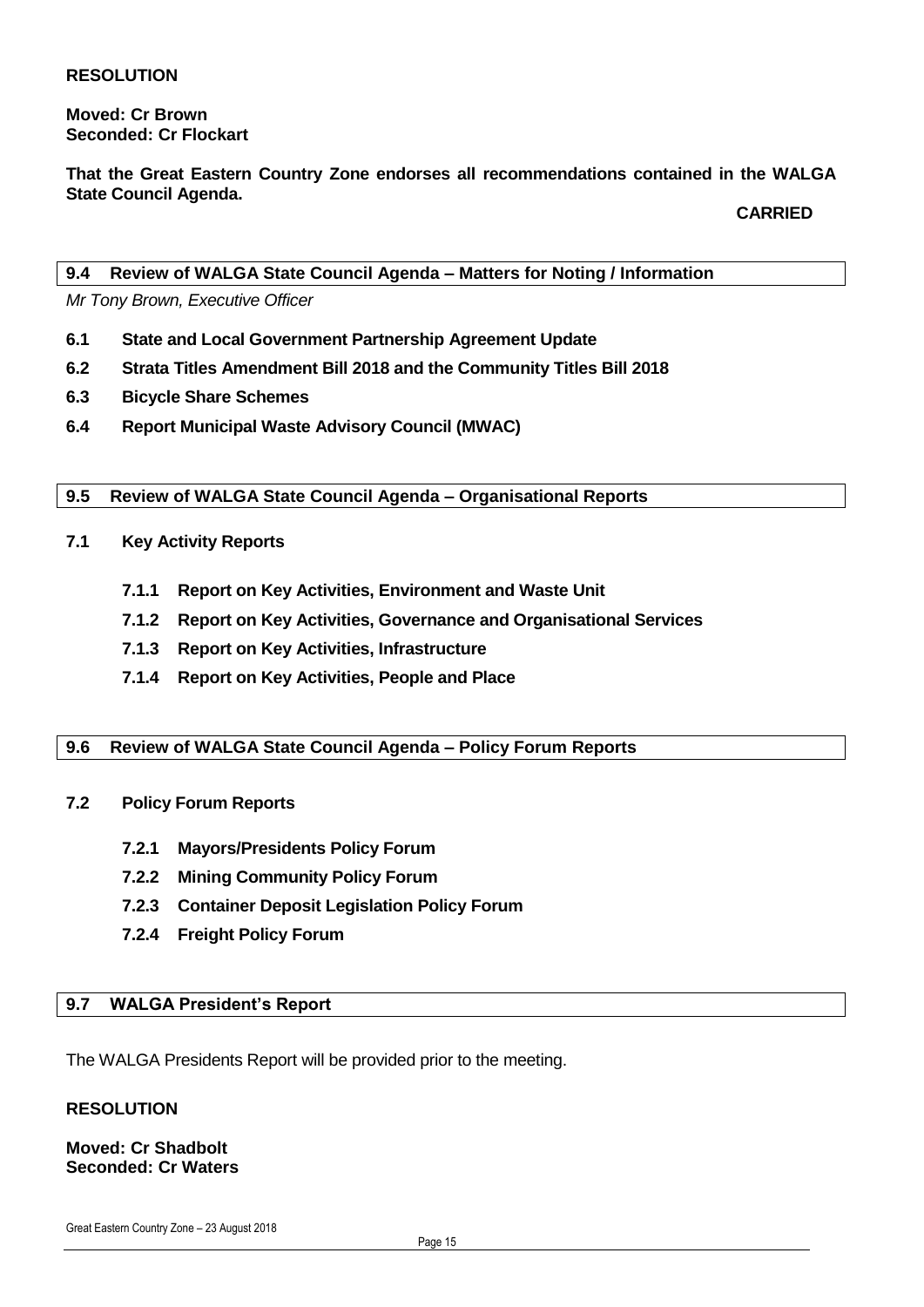**That the Great Eastern Country Zone notes the following reports contained in the WALGA State Council Agenda.**

- **Matters for Noting/Information**
- **Organisational Reports**
- **Policy Forum Reports; and**
- **WALGA President's Report**

**CARRIED**

# <span id="page-14-1"></span><span id="page-14-0"></span>**10. AGENCY REPORTS**

# **10.1 Wheatbelt RDA**

Karen Strange, Deputy Chair Wheatbelt RDA attended the meeting and is available to discuss any regional issues with Zone delegates.

# <span id="page-14-2"></span>**11. MEMBERS OF PARLIAMENT**

Nil

# <span id="page-14-3"></span>**12. EMERGING ISSUES**

### **12.1 Royal Commission into Institutional Responses to Child Sex Abuse**

The [Royal Commission into Institutional Responses to Child Sexual Abuse Final Report](https://www.childabuseroyalcommission.gov.au/final-report) was received in December 2017. On 27 June 2018, Premier Mark McGowan, Attorney General John Quigley and Child Protection Minister Simone McGurk released the [WA Government's response](https://www.dpc.wa.gov.au/ProjectsandSpecialEvents/Royal-Commission/Documents/RC-SOI-FINAL-151217.pdf) to the Royal Commission's recommendations, apologised to people affected by child sexual abuse in government institutions, and announced that WA will join the National Redress Scheme.

One of the Royal Commission's recommendations specifically applies to Local Government, with other areas of impact including businesses, community organisations and the broader community. The Department of Local Government, Sport and Cultural Industries (DLGSC), WALGA and LG Professionals WA are engaging Local Governments in the consultation process to be run from July to October 2018. Feedback received during this time will help inform WA's implementation plan to help build communities, in which children are safe.

### Zone Comment

The Zone were concerned at the implications and responsibility for Local Governments on this issue.

Further information will be provided to the Zone on the matter. Jo Burges, Executive Manager People and Place, WALGA will be requested to provide some information.

# <span id="page-14-4"></span>**13. URGENT BUSINESS**

# **13.1 Local Government Act Review – Phase 2 Consultation**

A Zone forum to be organized on the Local Government Act Review relating to phase 2.

### **Resolved**

**That the Zone Executive Officer arrange a suitable date for a zone forum on the Act review when information is available.**